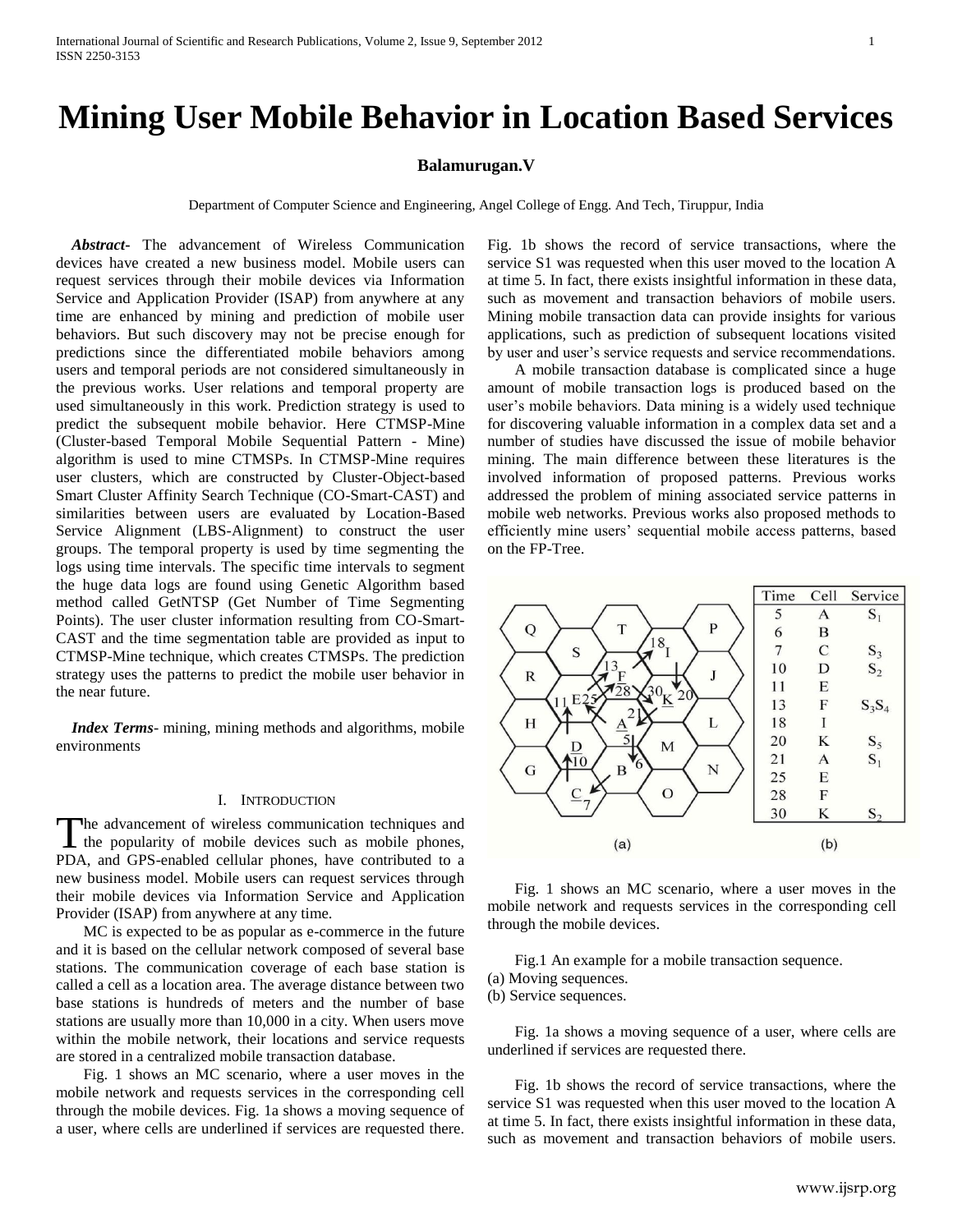Mining mobile transaction data can provide insights for various applications, such as data prefetching and service recommendations.

# *1.1 Location Based Services:*

 A Location-Based Service (LBS) is an information or entertainment service, accessible with mobile devices through the mobile network and utilizing the ability to make use of the geographical position of the mobile device. LBS include services to identify a location of a person or object, such as discovering the nearest banking cash machine or the whereabouts of a friend or employee. LBS include parcel tracking and vehicle tracking services. LBS can include mobile commerce when taking the form of coupons or advertising directed at customers based on their current location.

Some examples of location-based services are:

- $\bullet$ Requesting and a contract a contract of the Requesting the nearest business or service, such as an ATM or restaurant
- $\bullet$ 00000000000000000000000000000 Turn by turn navigation to any address
- $\bullet$ 00000000000000000000000000000  $\Box$  Locating people on a map displayed on the mobile phone
- $\bullet$  $\Box$ Receiving alerts, such as notification of a sale on gas or warning of a traffic jam
- $\bullet$ Location-based mobile advertising
- $\bullet$ 00000000000000000000000000000 Real-time Q&A revolving around restaurants, services, and other venues.

## II. ANALYSIS

## *2.1. Existing System:*

 In a mobile network consisting cells with a base station for each, users of wireless mobile devices move from one location to another in a random manner. The mobile users are served by ISPs and ISAP to access the World Wide Web, to get necessary information in their daily life. When user's movement and their service requests are predicted in advance, it helps to provide customized and efficient service to the users. Efficiency is increased to help mobile users experience the usage of web applications and web pages as if they access from a PC. The Existing system for prediction uses the moving paths of users or the time a user requests for a service. This system does not consider groups of users in mining, but it considers only individual users. This did not provide efficient Prediction of mobile user behavior and it consumes more time to predict and also it lacks in accuracy. Therefore a new system is proposed to solve the problems in prediction.

#### *Limitations of Existing System*

- **Existing Clustering Algorithms are not** applicable to LBS Scenario
- **IIII Prediction process consumes more time.**  $\bullet$
- **IIIIIIN**o precise prediction of mobile user  $\bullet$ behavior.

## *2.2 Proposed System*:

- A novel method, named Cluster-based Temporal Mobile Sequential Pattern Mine (CTMSP-Mine), for discovering CTMSPs in LBS environment is proposed.
- $\triangleright$  In the data mining mechanism, two techniques and the CTMSP-Mine algorithm are designed to discover the knowledge. First, the CO-Smart-CAST algorithm is used to form user cluster groups.
- Clustering of Mobile Transaction Data base without consideration of user profiles
- $\triangleright$  The time interval segmentation method helps us find various user behaviors in different time intervals. For example ,users may request different services at different times (e.g., day or night) even in the same location..
- $\triangleright$  If time interval factor is not taken into account, some behaviors may be missed during specific time intervals
- $\triangleright$  Genetic Algorithm (GA) is automatic time segmentation method. GA produces a more suitable time interval table



**Fig. 2 Overall Proposed System**

#### III. SYSTEM IMPLEMENTATION

After Careful analysis our Concept is Implemented by developing following modules

> Client Module.